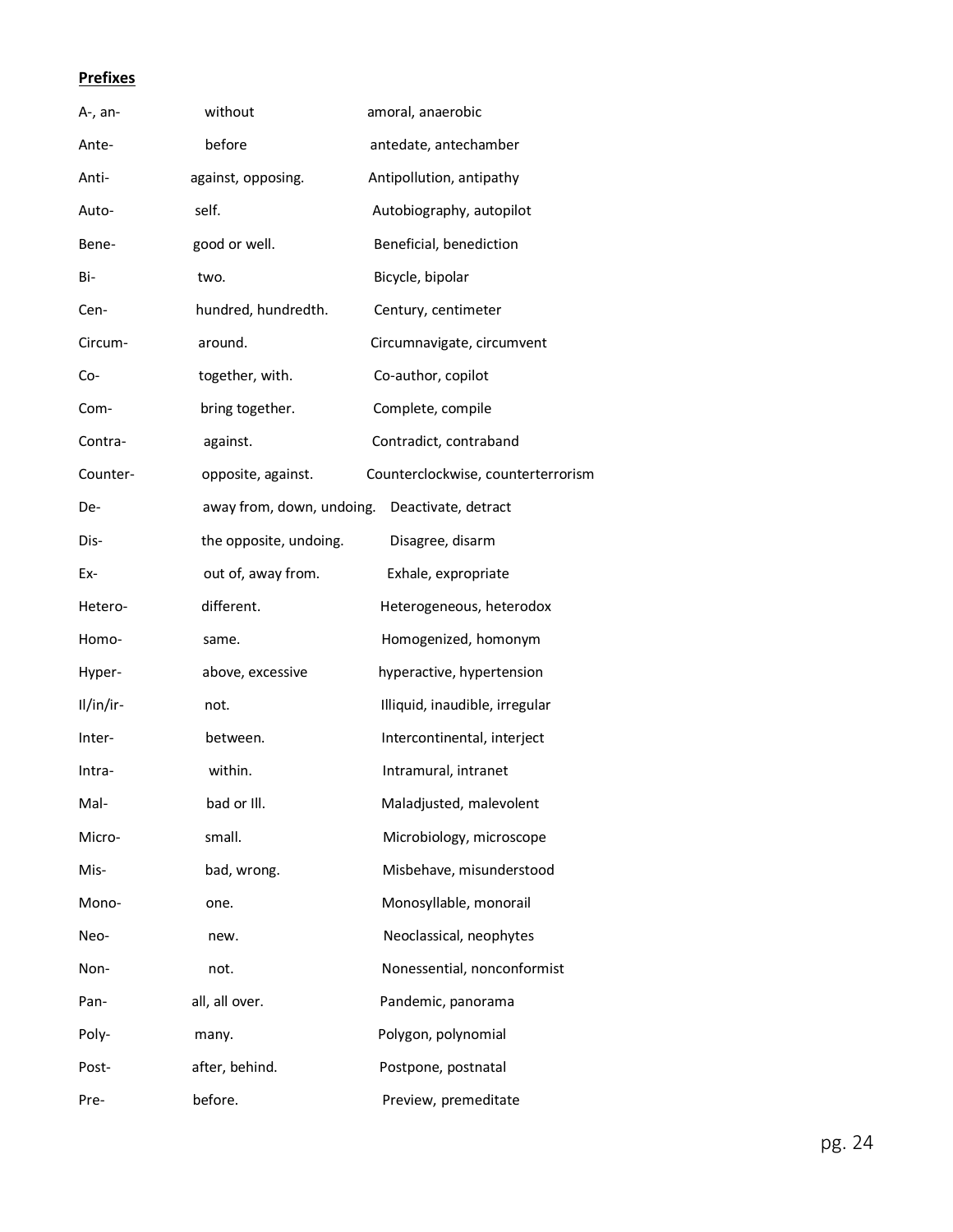| Pro-        | forward, before, in favor of. | Promote, projection             |
|-------------|-------------------------------|---------------------------------|
| Re-         | back, again.                  | Rewrite, retract                |
| Retro-      | backward.                     | Retrofit, retroactive           |
| Semi-       | half.                         | Semiannual, semifinal           |
| Sub-        | below, under.                 | Submarine, subway               |
| Super-      | above, over.                  | Supersede, supervise            |
| Syn/sym-    | together at the same time.    | Symbiosis, synchronize          |
| Tele-       | from a distance.              | Telecommunicate, telemetry      |
| Therm-      | heat.                         | Thermal, thermometer            |
| Trans-      | across.                       | Transcontinental, transatlantic |
| $Un-$       | not.                          | Unannounced, unnoticed          |
| Uni-        | one.                          | Unicycle, unify                 |
| Vert/verse- | change.                       | Revert, reverse                 |

## **Root Words**

| Act-         | do.      | Transact, activate          |
|--------------|----------|-----------------------------|
| Aero-        | air.     | Aerobics, aerospace         |
| Ambu-        | walk.    | Ambulate, ambulatory        |
| Anthrop-     | human.   | Anthropology, philanthropy  |
| Annu, anni-  | year.    | Annual, anniversary         |
| Aster, astr- | star.    | Astronomy, asterisk         |
| Audi-        | hear.    | Audible, auditory           |
| Biblio-      | book.    | Bibliography, bibliographic |
| Bio-         | life.    | Biosphere, biography        |
| Brev-        | short.   | Brevity, abbreviate         |
| Capit-       | head.    | Decapitate, capital         |
| Card, cour-  | heart.   | Cardiology, discord         |
| Carn-        | flesh.   | Carnivorous, carnage        |
| Cede-        | go.      | Proceed, recede             |
| Chron-       | time.    | Chronology, synchronize     |
| Cide-        | killing. | Suicide, homicide           |
| Cis-         | cut.     | Precise, scissors           |
| Cogn-        | know.    | Cognition, recognize        |